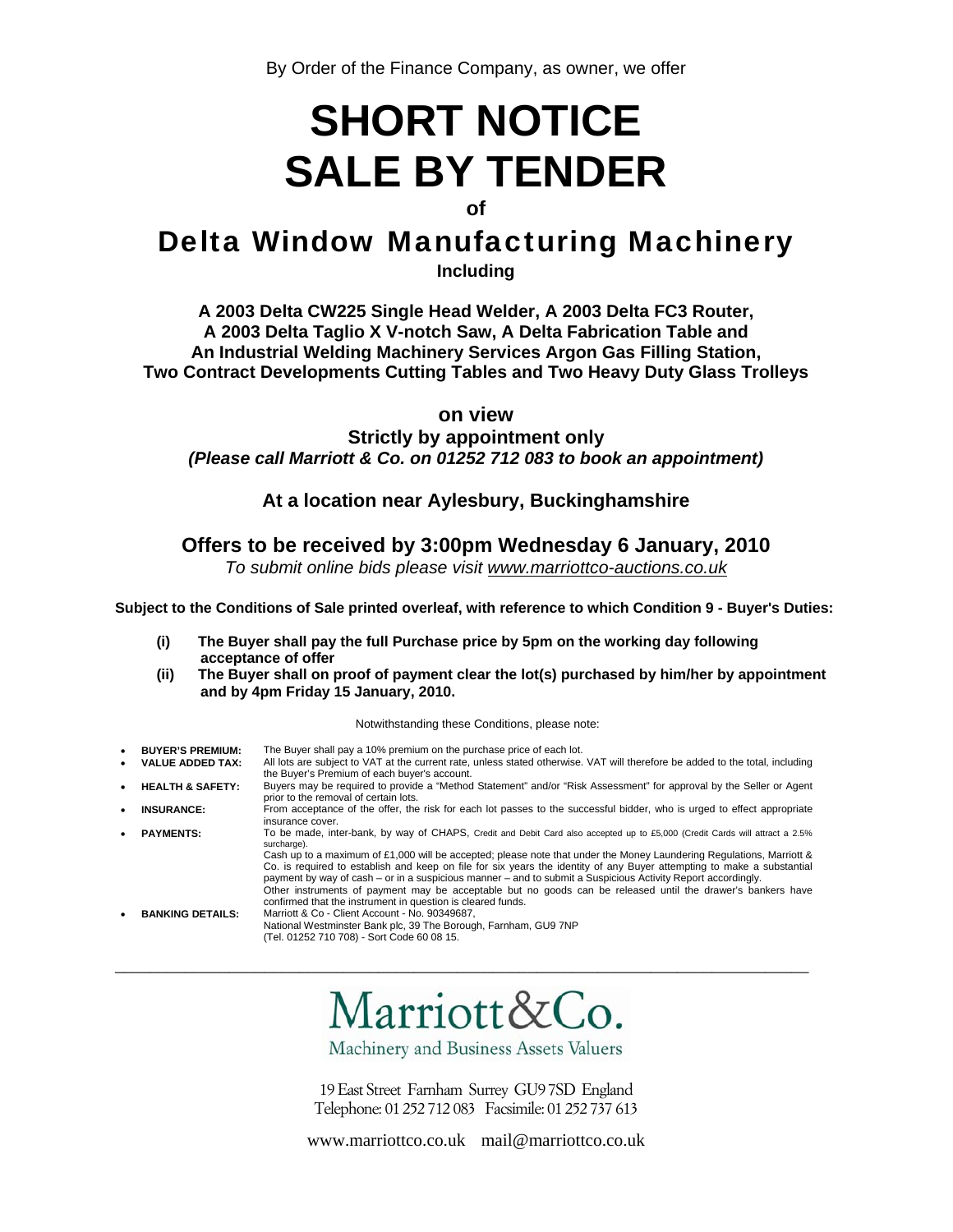# **CONDITIONS OF SALE BY TENDER**

# **'Online' sales use the internet, licenced software and a remote server over which Marriott & Co. has no control. Marriott & Co. accept no responsibility whatsoever for any bids placed**

### **1. Definitions**

- In these conditions references to:
- (a) "The Agent" means the firm of Marriott & Co. or any Partner or employee thereof at the time of Sale;
- (b) The "Buyer" shall have the meaning ascribed to it in Condition 6 and the "Buyers" shall been deemed to be principals (for the purpose of these conditions), unless to the knowledge of the Agent they are acting as agents on behalf of a named principal;
- The "Seller" means the person owning or having the right to sell the lot; (d) "Lot(s)" means such goods, vehicles, computers and/or other items which are the subject of the Sale by Tender;
- The Interpretation Act 1978 applies to the terms and expressions used in these conditions as if contained in the statute, and these conditions shall be governed by English Law.

#### **2. The Condition of Goods**

Whilst every care has been taken in the preparation of any advertisement brochure and other publication, they are necessarily statements of opinion and must not be relied upon as statements of fact. Neither the Seller nor the Agent is responsible for the correctness of any description of any lot. The Agent sells as agent for the Seller (unless otherwise specifically declared). The Agent is not in a position to know the history or assess the quality of the lots. Lots sold are likely to have been subject to wear and tear caused by use or the effects of age and may have faults and imperfections. Buyers are given opportunities at the viewing times to examine lots and will be assumed to have done so. They must rely solely on their own skill or judgement as to whether lots are fit for any particular purpose and whether they comply with the catalogue description.

#### **3. Personal Risk and Damage to Property**

- Every person on the premises where the lots are being exhibited or sold before, during or after the sale are: (a) Deemed to be there at their own risk and neither the Seller nor the Agent shall be
- liable for any loss, accident or injury sustained howsoever caused; and
- (b) Responsible for any damage they, their carriers or other agents may cause to any lot, to the premises or any other property.

#### **4. Duties of Persons Present**

All persons present at the sale agree to refrain from conduct which may cause a nuisance to others present and to indemnify the Agent against the consequences of any proceedings brought against them in respect of such conduct.

#### **5. Offers**

All offers shall be submitted in the manner prescribed by the Agent, and shall be treated as being made upon these Conditions of Sale and on the basis that the party making the offer has notice of these conditions. All offers shall be binding upon the party making the offer unless otherwise notified by the Agent.

#### **6. Ascertainment of the Buyer**

The Buyer shall be the person making the offer which is acceptable to the Agent; the Buyer will be informed in writing accordingly.

#### **7. Agent's Discretion**

The Agent has sole discretion to refuse any offer, to withdraw any lot, and exclude any person from the sale site.

#### **8. Buyer's Premium and Value Added Tax**

The Buyer shall pay a 10 per cent premium on the purchase price of each lot whether sold by tender or private treaty (such premium to belong to the Agent), together with Value Added Tax at the current rate on the purchase price of each lot (unless the lot is notified as not attracting Value Added Tax) and on the premium.

## **9. Duties of Buyers**

- The Buyer shall: (a) Pay the full purchase price together with any chargeable Value Added Tax by the time/date stated overleaf;
- (b) In accordance with the Health & Safety at Work Regulations and Construction<br>Design & Management Regulations, the Buyer may be required to provide a<br>"Method Statement" and/or "Risk Assessment" for approval by the Seller the Agent prior to the removal of any lots. The Buyer is responsible for electrical disconnections which must be carried out by a suitably qualified electrician, and the Buyer is responsible for the removal of any fluids and/or waste in and around the lot(s) strictly in accordance with the Control of Substances Hazardous to Health Regulations;
- (c) On proof of payment and by appointment, remove the goods expeditiously and by the time/date stated overleaf;
- Where lots are fixed to land and/or buildings, detach such lot safely and lawfully without the use of flame cutters, explosives or any other dangerous equipment or processes (unless with previous written permission of the Agent) and forthwith make good any damage to the land and/or buildings and the Buyer undertakes to indemnify the Agent and (where appropriate) the Seller against any costs, damage, claims and demands arising upon such

removal. The Agent may require prior to removal a sum from the Buyer to cover the likely damage caused by such removal. The Agent shall be entitled to exercise a lien on any lot purchased by the Buyer until all or any damage or loss has been paid in full.

#### **10. Liability of the Agent and Sellers**

- (a) Lots are sold with all faults and defects and with all errors of description and neither the Seller nor the Agent is responsible for any defects whatsoever. All implied conditions relating to description, fitness and quality are accordingly excluded;
- (b) The Seller and the Agent do not make or give, nor has any person in the employment of the Agent any authority to make or give, any express representation or warranty with regard to any lot - except as provided by Condition 11 below.

**11. Risk and Passing of Property**  Subject to Condition 15 below, the Seller warrants to the Agent and to the Buyer that the Seller is the true owner of the lot or is properly authorised to sell it. Each lot is at the sole risk of the Buyer upon acceptance of the Buyer's offer. Title shall not pass to the Buyer until payment has been made in full and until such time the Agent shall have a lien on the lot.

#### **12. Default by the Purchaser**

If the Buyer fails to comply with his duties, the Agent shall have the right to:

- (a) Resell the lots by Public Auction or otherwise without notice to the Buyer, and if any loss arises from such a resale after deducting the Agent's full costs and expenses, the Buyer shall be responsible to the Agent for that loss (any net surplus to be the Seller's); and
- (b) Where a deposit is paid, to forfeit that deposit; and
- (c) Charge interest on any unpaid balance at the rate of 2 per cent above base rate from time to time; and
- (d) Charge for storage arising after the time for removal at the rate of 25 per cent per annum of the sale price and to release the lots in question to the Buyer only after payment in full of all storage and removal expenses incurred (as well as the full purchase price).

#### **13. Computer Software and Data**

The sale of any computers specifically excludes any software and/or data that may be held on computer carrying media, and the Buyer undertakes to not use and to remove and/or re-licence any software and to not use and to remove all data within the meaning of the Data Protection Act 1998 from the computer carrying media.

- **14. Safety of Machinery, Vehicles and Portable Appliances**  (a) Lots may not comply with the Health and Safety at Work Act 1974 or other relevant safety legislation. Accordingly the Buyer undertakes not to use any lot purchased until satisfied that it complies with the relevant Acts and Regulations relating to such machines and equipment, to handle correctly any toxic chemicals and dangerous substances, and to indemnify the Agent against any failure to
- observe this undertaking; (b) In the case of the sale of vehicles, no vehicle is warranted or held out to be roadworthy; the Buyer undertakes to ensure that no vehicle is used unless it complies with the Road Traffic Acts and other relevant legislation; the odometer reading of vehicles is not warranted;
- All goods sold are sold as used and are not supplied as new;
- (d) This sale is subject to Marriott & Co. being satisfied that all electrical and/or gas portable appliances are safe, and the Buyer must allow access for a competent person nominated by Marriott & Co. to inspect and carry out any necessary portable appliance tests (at the Seller's expense); any item failing a safety test will be excluded from the sale and scrapped.

#### **15. Insolvency and Death**

Where the Agent conducts a sale on behalf of a Seller who is the Administrative Receiver, Administrator, Liquidator or Supervisor of a limited company or Trustee in Bankruptcy or Supervisor of an individual:

- (a) The Seller shall only act as an agent on behalf of the company or bankrupt or individual (as the case may be) and shall be under no personal liability whats in respect of the contract for sale of any lot; (b) The Seller and the Agent on his behalf sell whatever right, title or interest the
- company, bankrupt or individual may have in the lot; no warranty is given or authorised to be given by the Seller nor the Agent with regard to the Seller's title to any lot(s) sold; any claims with regard to retention of title or other claims to the lot(s) will be the responsibility of the Buyer without any recourse to the Seller or the Agent; no adjustment will be made if it subsequently transpires that the lot(s) are subject to third party ownership;
- (c) If before title to any lot has passed to the Buyer, being an individual, he dies or enters into a composition or arrangement for the benefit of his creditors or has a Receiving Order in Bankruptcy made against him, or being a body corporate, has a Receiver or a Receiver and Manager or an Administrator appointed or goes into Liquidation or enters into an arrangement for the benefit of its creditors, then in all such cases the contract for sale for such lot may be, at the Agent's discretion, rescinded without notice to the Buyer. Upon recision, any deposit paid by the Buyer shall be forfeited and the Agent shall be entitled to exercise the rights set out in these Conditions of Sale on the basis of a deemed default by the Buyer.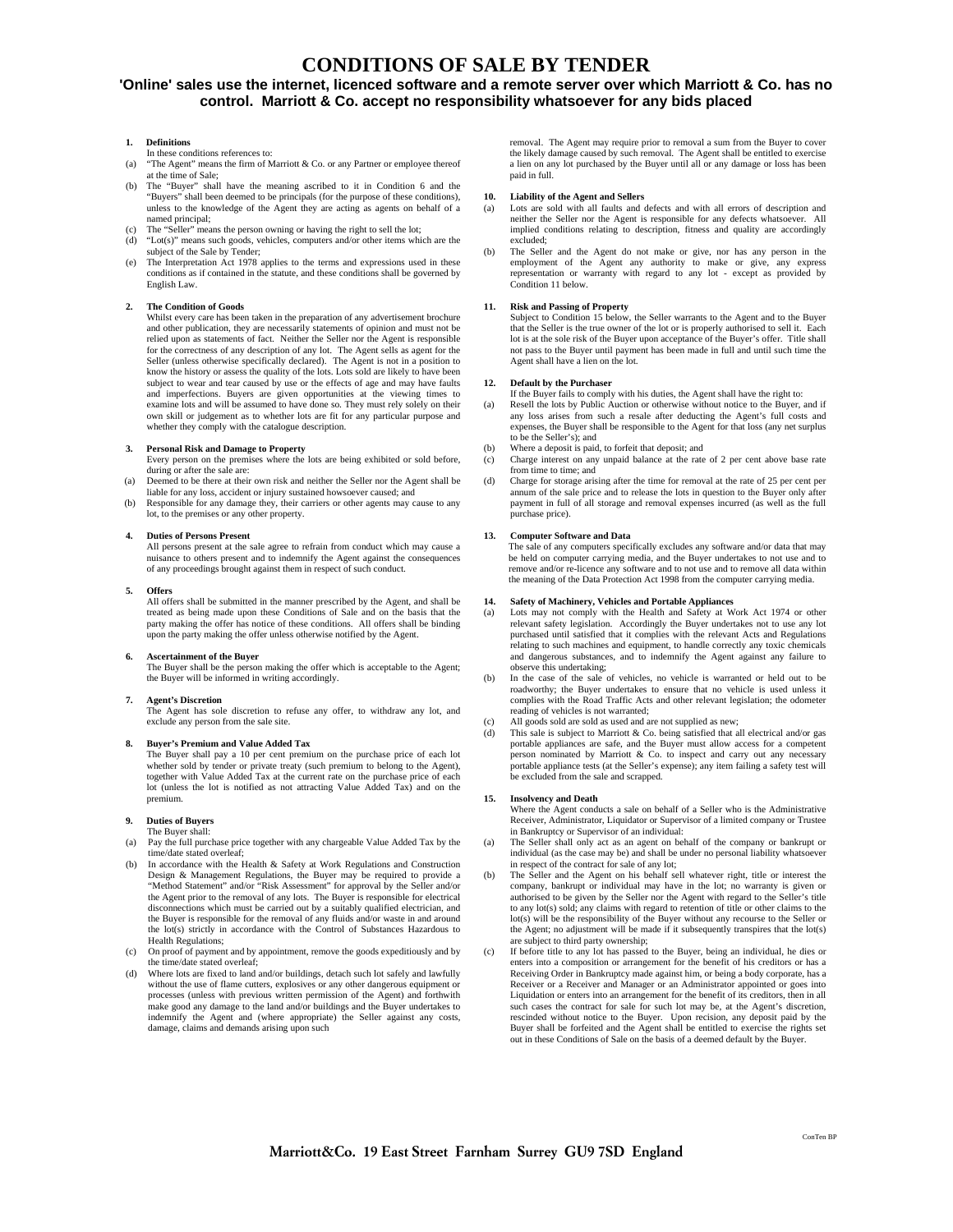# **Tender Form (Ref. MBT 1)**

# **To: Marriott & Co., 19 East Street, Farnham, Surrey, GU9 7SD Fax: 01252 737 613**

I/we hereby tender for the purchase of the lot(s) as described below, and in the event of the offer(s) being accepted agree to complete the purchase in accordance with the Conditions of Sale as printed in this document.

| Lot            | <b>Description</b>                                                            | Offer    |
|----------------|-------------------------------------------------------------------------------|----------|
| $\mathbf{1}$   | 2003 Delta CW225 single head<br>welder<br>(Removal method statement required) | £+BP+VAT |
| $\overline{c}$ | A 2003 Delta FC3 router no.102.119<br>(Removal method statement required)     | £+BP+VAT |

| Upon submission of your above bid(s) we will add your contact details to our mailing list to allow us to notify you |  |
|---------------------------------------------------------------------------------------------------------------------|--|

*Upon submission of your above bid(s) we will add your contact details to our mailing list, to allow us to notify you of similar future sales, unless you inform us other wise. \* Please note if we are not supplied with a valid email address we cannot ensure you receive sale notifications.* 

*Please tick here if you do not wish your details to be added to our mailing list*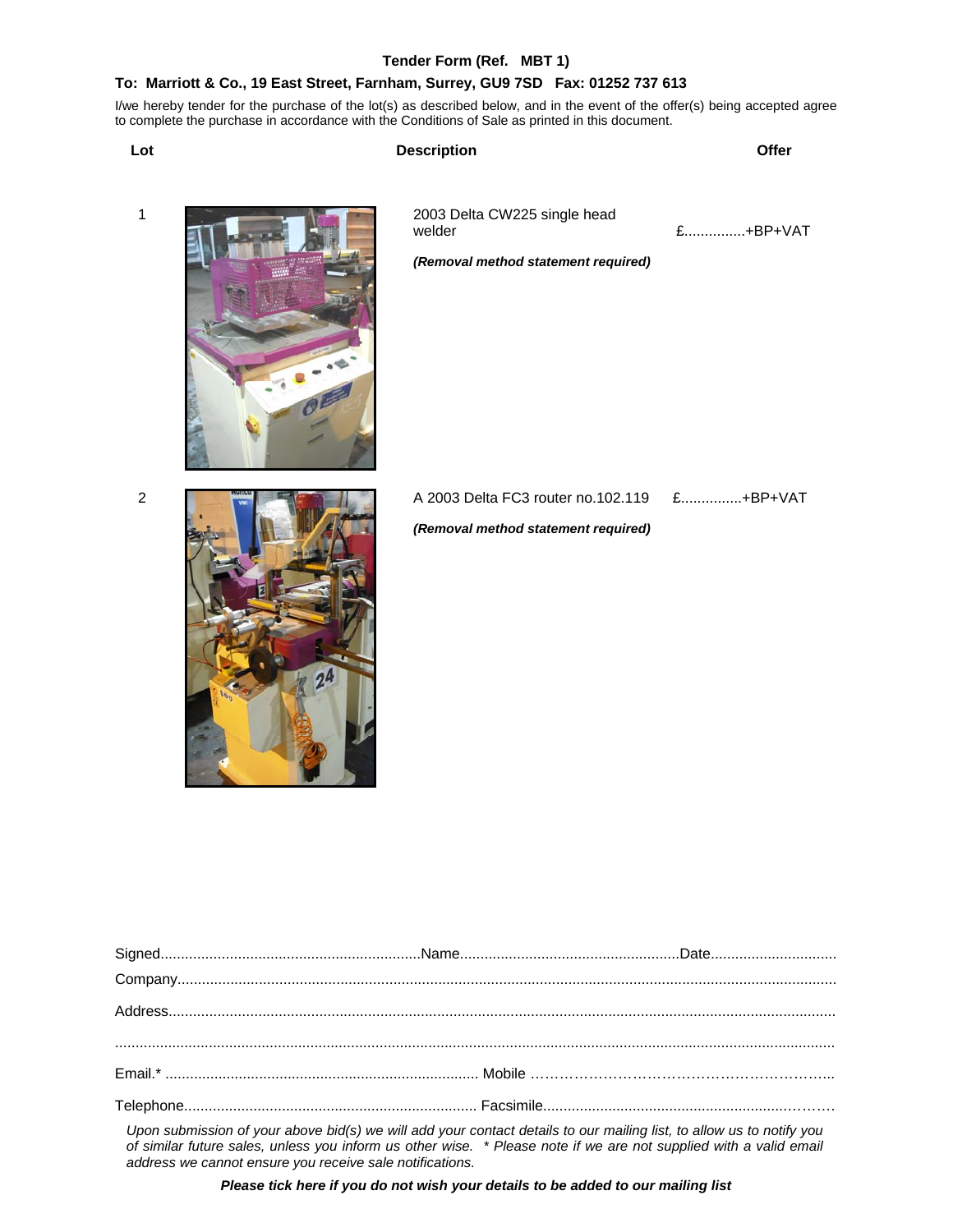# **Tender Form (Ref. MBT 2)**

# **To: Marriott & Co., 19 East Street, Farnham, Surrey, GU9 7SD Fax: 01252 737 613**

I/we hereby tender for the purchase of the lot(s) as described below, and in the event of the offer(s) being accepted agree to complete the purchase in accordance with the Conditions of Sale as printed in this document.

| Lot        | <b>Description</b>                                                                                                                                               | Offer    |
|------------|------------------------------------------------------------------------------------------------------------------------------------------------------------------|----------|
| 3          | A 2003 Delta Taglio X V-notch saw<br>no. CX131<br>(Removal method statement required)                                                                            | £+BP+VAT |
| 4          | A Delta fabrication table with 6 steel<br>rubber topped supports, drawers, air<br>piping and tool holders<br>(Removal method statement required)                 | £+BP+VAT |
| $\sqrt{5}$ | A Contract Developments<br>2m x 3.45m cutting table no. 10545<br>with computer control, air bed<br>(compressor not found)<br>(Removal method statement required) | £+BP+VAT |
| 6          | A Contract Developments table<br>2m x 3.45m air bed<br>(compressor not found)<br>(Removal method statement required)                                             | £+BP+VAT |

| $\textsf{Address}.\textcolor{red}{\textbf{11.11}}\textcolor{red}{\textbf{12.12}}\textcolor{red}{\textbf{13.13}}\textcolor{red}{\textbf{14.14}}\textcolor{red}{\textbf{15.14}}\textcolor{red}{\textbf{16.14}}\textcolor{red}{\textbf{17.14}}\textcolor{red}{\textbf{18.14}}\textcolor{red}{\textbf{19.14}}\textcolor{red}{\textbf{19.14}}\textcolor{red}{\textbf{19.14}}\textcolor{red}{\textbf{19.14}}\textcolor{red}{\textbf{19.14}}\textcolor{red}{$ |  |
|--------------------------------------------------------------------------------------------------------------------------------------------------------------------------------------------------------------------------------------------------------------------------------------------------------------------------------------------------------------------------------------------------------------------------------------------------------|--|
|                                                                                                                                                                                                                                                                                                                                                                                                                                                        |  |
|                                                                                                                                                                                                                                                                                                                                                                                                                                                        |  |
|                                                                                                                                                                                                                                                                                                                                                                                                                                                        |  |
| Upon submission of your above bid(s) we will add your contact details to our mailing list to allow us to notify you                                                                                                                                                                                                                                                                                                                                    |  |

*Upon submission of your above bid(s) we will add your contact details to our mailing list, to allow us to notify you of similar future sales, unless you inform us other wise. \* Please note if we are not supplied with a valid email address we cannot ensure you receive sale notifications.* 

*Please tick here if you do not wish your details to be added to our mailing list*